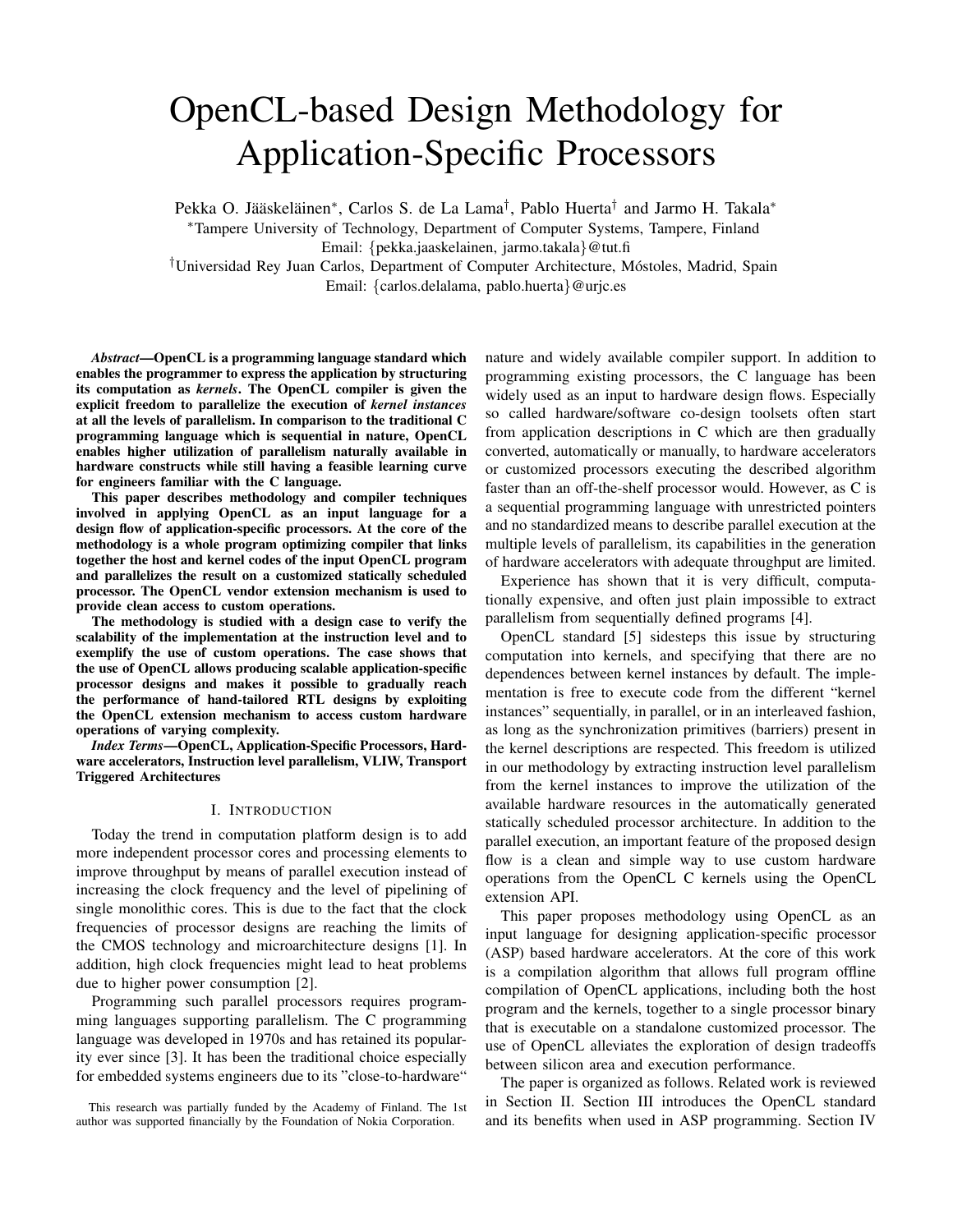describes the processor architecture template and the toolset used as the framework for the automated generation of ASPs. Section V presents the practical issues in compiling OpenCL programs fully offline to produce scalable parallel implementations of the accelerated algorithms. Section VI presents proofof-concept experiments of the methodology, and finally the paper is concluded in Section VII.

# II. RELATED WORK

In general, support for OpenCL has been increasingly started to appear from major companies such as Apple, NVIDIA, AMD, Intel, and S3. Thus, it seems OpenCL is here to stay and an important standard to support in the future.

Recently there has appeared a few publications on using GPGPU programming paradigms for generating code for non-GPU devices. The papers that have been published describe the use of the proprietary CUDA [6] language as the input while our work is based on the standardized OpenCL. However, as OpenCL and CUDA are very similar we consider these projects related to ours.

MCUDA [7] is a framework that aims to replace the suboptimal CUDA to x86 compilation tool of the NVIDIA SDK with a version that parallelizes the execution on multiple host cores. The framework creates loops out of multiple work-item execution to retain work group barrier semantics. However, the parallelization is considered only at the task level while in our work focus is on instruction level parallelization issues.

FCUDA [8] is a source-to-source translator built on techniques implemented in MCUDA. They use the AutoPilot tool from AutoESL [9] for high level synthesis. Their main focus is on task level parallelization while leaving the important instruction level parallelism between work-items to lesser attention. Exploiting the ILP within a single wide statically scheduled core has its benefits as there are less off-core synchronization and communication required because more of the shared variables between work items can be stored in fast general-purpose registers.

CUDA is used as a starting point for hardware accelerator generation for FPGAs in [10]. The approach is exemplified with a kernel used to implement the *MrBayes* algorithm. The paper shows a procedure on how to map the relatively simple kernel of this algorithm to a pipelined hardware design. The approach differs from ours mainly in the reprogrammability. While our approach is based on a processor template with simplistic control logic, their approach generates directly hardware constructs with schedules implemented as state machines. This approach might lead to complex state machines when the mapped kernel is not trivial and contains control flow. In addition, the approach they present is not automatized while our contribution is to present a fully operational tool flow that targets a customizable processor architecture template, thus enables scaling of datapath resources according to the ILP available in the compiled OpenCL kernels.

# III. OPEN COMPUTING LANGUAGE

OpenCL (Open Computing Language) [5] is a standard for programming heterogeneous multiprocessor platforms. The standard defines a C language API for invoking "kernels" (functions describing parallel execution on the device) and a C-based language called OpenCL C that is used for defining the kernels.

Albeit the background of OpenCL is clearly in the generalpurpose computing on graphics processing units (GPGPU) community, and it is closely resembling the proprietary CUDA language from NVIDIA [6], the aim of OpenCL is to become a universal language for programming platforms with heterogeneous processing devices such as GPUs, CPUs, DSPs, etc.

What makes OpenCL an attractive candidate to act as an input for customized processor design flow is that it allows explicit definition of parallel execution at multiple levels. Operations on its vector data types invoke data level parallelism within a single kernel instance while the kernel instances itself implicitly describe parallel execution which is explicitly synchronized with barriers. The host API allows describing the number of "work-items" (instances of kernels executed in parallel) in a number of "work-groups", and the compiler and the execution platform is left the freedom - and the responsibility - to actually map the descriptions to the underlying hardware as efficiently as possible.

For our work, the interesting aspect of OpenCL is that it opens the possibility of design space exploration of the execution platform's area/performance ratio by means of allowing the scaling the performance by adding or removing computational resources according to the number of work items to be executed in parallel.

As a language for implementing processing kernels such as DSP filters as hardware accelerators, OpenCL C is clearly more powerful than the traditional C. While providing the most useful characteristics of C, the following differences and additional features stand out:

- *• Implicit independence between work-items and workgroups.* As the execution is assumed to be independent, including memory accesses not only to "private" storage but also to shared "local" and "global" memory, it is possible to parallelize code from multiple work-items at the different granularities of parallelism. All synchronization is done by explicit barrier and memory fence calls.
- *• Support for multiple disjoint address spaces* helps in alias analysis and enables explicit access to multiple separate memories.
- *• No dynamic memory allocation.* The data memory consumption of the kernels can be estimated at compile time.
- *• Vector data types.* Allows defining vector computation which can be trivially parallelized at instruction and data levels.
- *• Recursion not supported.* Enables aggressive procedure call inlining.

## IV. TRANSPORT TRIGGERED ARCHITECTURES

In this work, we have used transport triggered architecture (TTA) as the processor template. TTA reminds VLIW architectures [11] and the main difference between TTAs and VLIWs can be seen in how they are programmed: instead of defining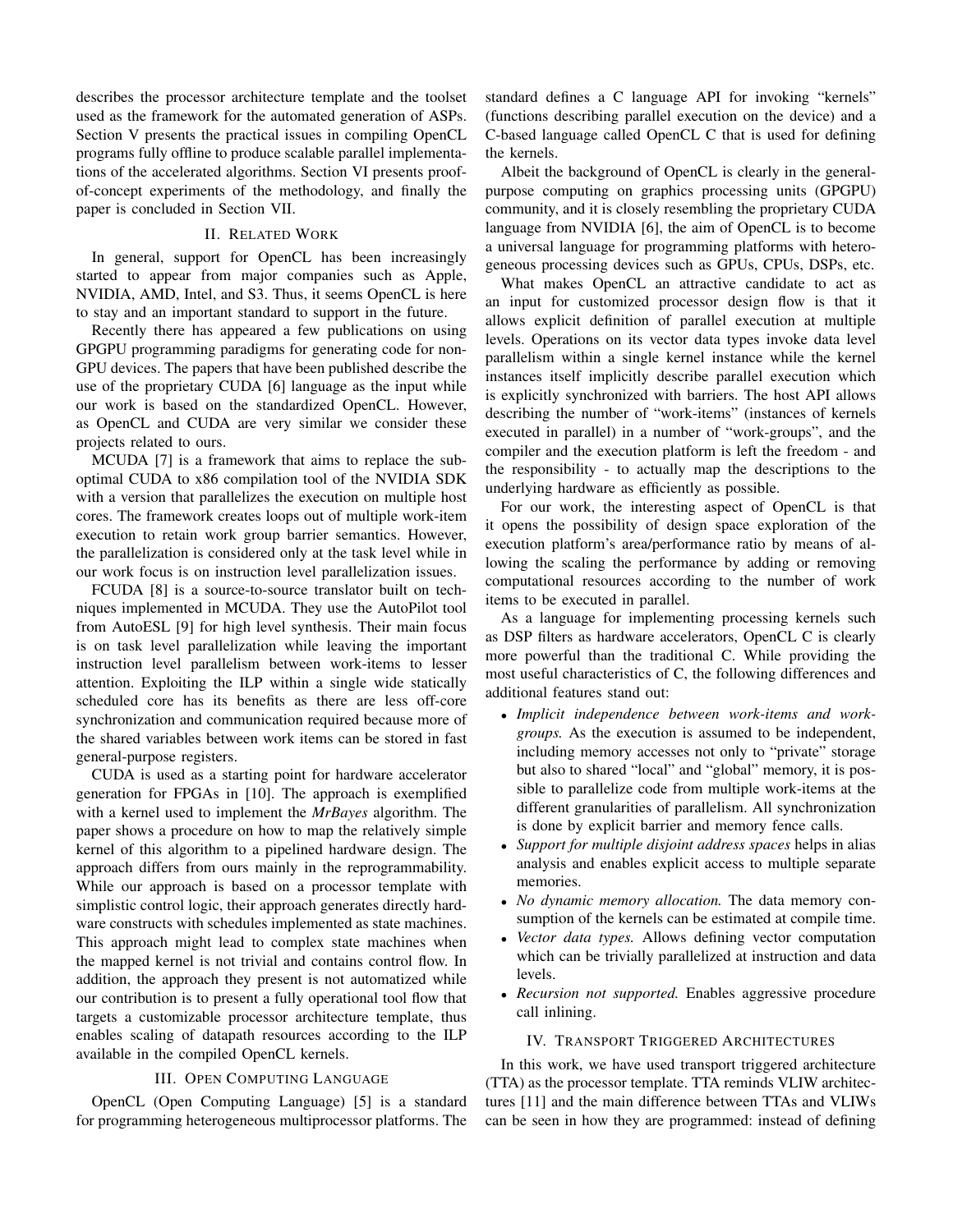

Fig. 1. Example of a TTA processor.

which operations are started in which function units (FU) at which instruction cycles, TTA programs are defined as data transports between register files (RF) and FUs of the datapath. The operations are started as side-effects of writing operand data to the "triggering port" of the FU. Fig. 1 presents a simple example TTA processor. The modularity of TTA enables easy customization of processor designs, making it an interesting architecture template for automated processor generation.

Thanks to its programmer-visible interconnection network, TTA datapath can support more FUs with simpler RFs [12] than an operation-programmed VLIW can. Because the scheduling of data transports between datapath units are programmer-defined, there is no obligation to scale the number of RF ports according to the number of FUs [13]. In addition, the datapath connectivity can be tailored according to the application at hand, adding only the bypassing paths that benefit the application the most potentially improving the maximum clock frequency.

TTA-based Codesign Environment (TCE) [14] is a processor design toolset that provides a complete design flow from software written in C or C++ down to parallel TTA program image and VHDL implementation of the processor. In this paper we explore the benefits of OpenCL as an additional input language alternative for TCE.

Because TTA is a statically scheduled architecture with low level details of execution exposed to the programmer, the runtime efficiency of the end results produced with the design toolset depends heavily on the quality of the compiler. The TCE complier uses the LLVM compiler infrastructure [15] for the frontend, the global middle-end optimizations (such as aggressive inlining and dead code elimination), and parts of the backend (the instruction selector and the register allocator). LLVM has been also used to implement the OpenCL transformation algorithms presented later in the paper. The final phases of TCE code generation have been written from the scratch to provide efficient retargetable instruction scheduling and TTA-specific optimizations.

# V. COMPILING OPENCL FOR APPLICATION-SPECIFIC **PROCESSORS**

The portability of OpenCL programs allows development and verification of the application code first outside the TCE toolset and later the code can be recompiled using the TCE compiler to generate code for a TTA-based ASP. Thus, the proposed OpenCL to ASP design methodology usually starts from implementation and verification of the OpenCL application using, for example, a GPU-based compilation environment and continues using the TCE tools for co-design of the ASP that can execute the application as efficiently as possible.

The core algorithms and concepts used in efficient compilation of OpenCL kernels to instruction level parallel code are described in Subsections V-A-V-D. Subsection V-E describes the way we use OpenCL API to let the hardware designer to access "custom operations" or "special function units" in the underlying ASP design.

# *A. Standalone Execution of OpenCL Applications*

OpenCL is a computing language that is primarily meant for programming heterogenous multicore platforms. However, as one of the goals of OpenCL is to enable portability across multiple platforms, it is possible to execute full OpenCL programs purely using a single processor. This notion leads to two different setups for the generated ASPs:

- 1) *Standalone.* The ASP executes both the OpenCL host and device code. In this mode, the compiler compiles and links both the host and kernel programs together to a single processor binary that is executable on a standalone customized processor. No OpenCL support is required from the (possible) host processor of the ASP. However, the whole source code of the kernel must be available for offline compilation unless the ASP also includes an OpenCL C compiler, which is usually unrealistic.
- 2) *Host/device.* The ASP executes only the kernels implemented with OpenCL C and is commanded by a host processor. This is the standard CPU/GPU setup and requires OpenCL runtime and platform APIs to be implemented in the host. Supports also kernel code manipulation in runtime as the kernels can be recompiled on the host.

In our experiments, we used the standalone setup to produce standalone ASPs. Thus, in the terms of the OpenCL platform model, the generated ASPs act as the *host*, the *compute device*, and the *compute unit* at the same time. Function units of the TTA can be considered to be *processing elements*. In the terms of OpenCL memory model, the *global memory* and the *constant memory* can be mapped to either the ASP's internal local memory or a possible shared memory between the master processor and the ASP(s), while *local and private memories* map to the ASP's fast local memory and general-purpose registers.

Whereas OpenCL standard is designed with Single Instruction Multiple Data (SIMD) or Single Program Multiple Data (SPMD) execution of work-items in mind, our goal was to exploit the instruction scheduling freedom of TTA as much as possible, thus resorting to highly predicated instruction level parallel execution of code from multiple work-items. Thanks to the support of overcommitting resources by means of predicate aware scheduling [16] in TTA it is possible to schedule execution of two operations to the same function unit at the same time instance in case the operations are guarded with opposite predicates. This leads to improved throughput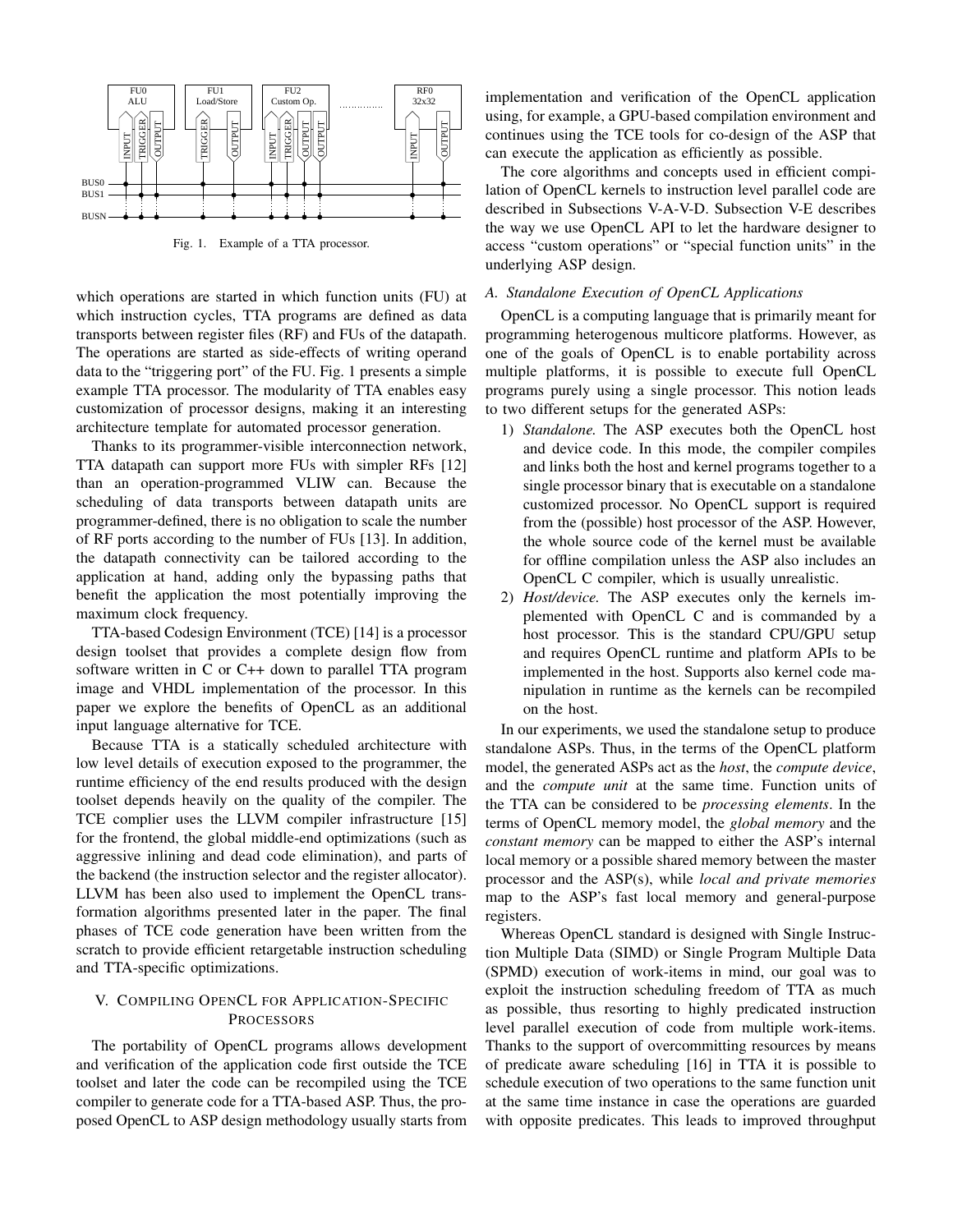when compared to SIMD/SPMD style of execution. In SPMD, diverging control flow in the executed work-items usually results in function unit idle time because the branches are executed sequentially.

# *B. Chaining Work-Items*

OpenCL C data parallel execution is described like stream processing: computation on a piece of input data. As the work-items are completely independent from each other, it is straightforward to chain code from multiple work-items by just appending multiple instances of kernel code after each other and allowing the instruction scheduler to parallelize the code between the work-items. The analogy to C-based compilation is to schedule multiple independent iterations of a loop in parallel using loop unrolling or software pipelining. However, an important benefit with OpenCL C kernels is that the basic assumption is that the "loop iterations" (workitems) are independent from each other, in contrast to C loops where complex data dependence analysis is required to prove independence. Figure 2(a) shows a simple OpenCL C kernel structure with a single basic block (a sequence of instructions without branches which is always executed in its entirety). Its original control flow graph (CFG [17]) is shown in Fig. 2(b) and the CFG after work-item chaining and joining to a single basic block in Fig. 2(c). The final form of the code shows that the processor can execute instructions from two work-items in parallel if there are free datapath resources. Another benefit from the chaining is the ability to potentially hide operation latencies due to long latency operations like divisions or memory loads of one work-item with instructions from the another.



Fig. 2. Simple example on work-item chaining: (a) OpenCL C kernel source, (b) original kernel CFG, and (c) a CFG with two work-items chained and ioined.

Some complexity to work-item chaining is introduced by the *work-group barriers*. In the presence of barriers, all workitems in the same work-group are expected to synchronize their execution at the barrier call sites. That is, whenever a single work-item reaches a barrier, it cannot proceed its execution until the rest of the work-items in the work-group have reached it. Thus, in case the work-items are to be chained statically, the kernel has to be split at barrier points and the chaining has to be done with the split parts.

The example in Fig. 3 shows the chaining of two workitems in case of a simple kernel with a barrier call in the middle. In this case chaining is still relatively straightforward: just duplicate and chain the basic blocks before the barrier and connect the last basic block in the copied chain to the "barrier pseudo basic block" (which is just an instruction scheduling barrier in our case) and similarly duplicate and chain the basic blocks after the barrier. In this example, the code before the barrier includes a simple if-else structure. In such case, each control flow structure needs to be duplicated as a whole for each work-item due to the single program counter execution. A succeeding if-conversion [18] pass attempts to convert these control structures to single instruction level parallelizable predicated basic blocks. However, the code after the barrier is a single basic block without branching, thus the chaining algorithm can join the basic blocks of the two workitems to a single one.

When there are barriers inside a conditional basic block or a loop body, the work-item chaining becomes more complex as the problematic nature of static compilation of independent execution using a single program counter becomes more apparent. According to the OpenCL standard, in case of a loop with barriers, each iteration of the loop is synchronized separately. Thus, when a single work-item reaches the barrier in an iteration, it waits for the rest of the work-items to complete the code before the barrier at that iteration. Conversely, when there is a barrier inside a loop, it can be assumed that all work-items execute the loop the same number of times, otherwise the end result is undefined (the barrier causes a subset of work-items to lock up indefinitely). The work-item chaining in this case can be done by treating the loop body independently from the loop construct as is done in [7]. The loop construct is retained as in the original kernel to not break the semantics and the number of iterations in the loop, but the code before and after the potential barriers is duplicated for each work-item.

## *C. Work-item Chaining Algorithm*

The algorithm for statically generating code for every workitem (effectively replicating the kernel code the required number of times) is implemented as a set of closely related LLVM optimization passes. The high-level structure of the whole replication process is shown in Fig. 4.

The first step for the algorithm is to find the barriers, i.e., calls to OpenCL C *barrier()* API function, present in the kernel code. As the barriers do not need to be in the main kernel function code, but might have been placed by the programmer in some of the kernel called sub functions, a prior "flattening" is required. This process performs aggressive function inlining for all non-kernel functions, thus ensuring kernels themselves have no calls once flattened. Apart from easing the barrier detection, flattening also improves the results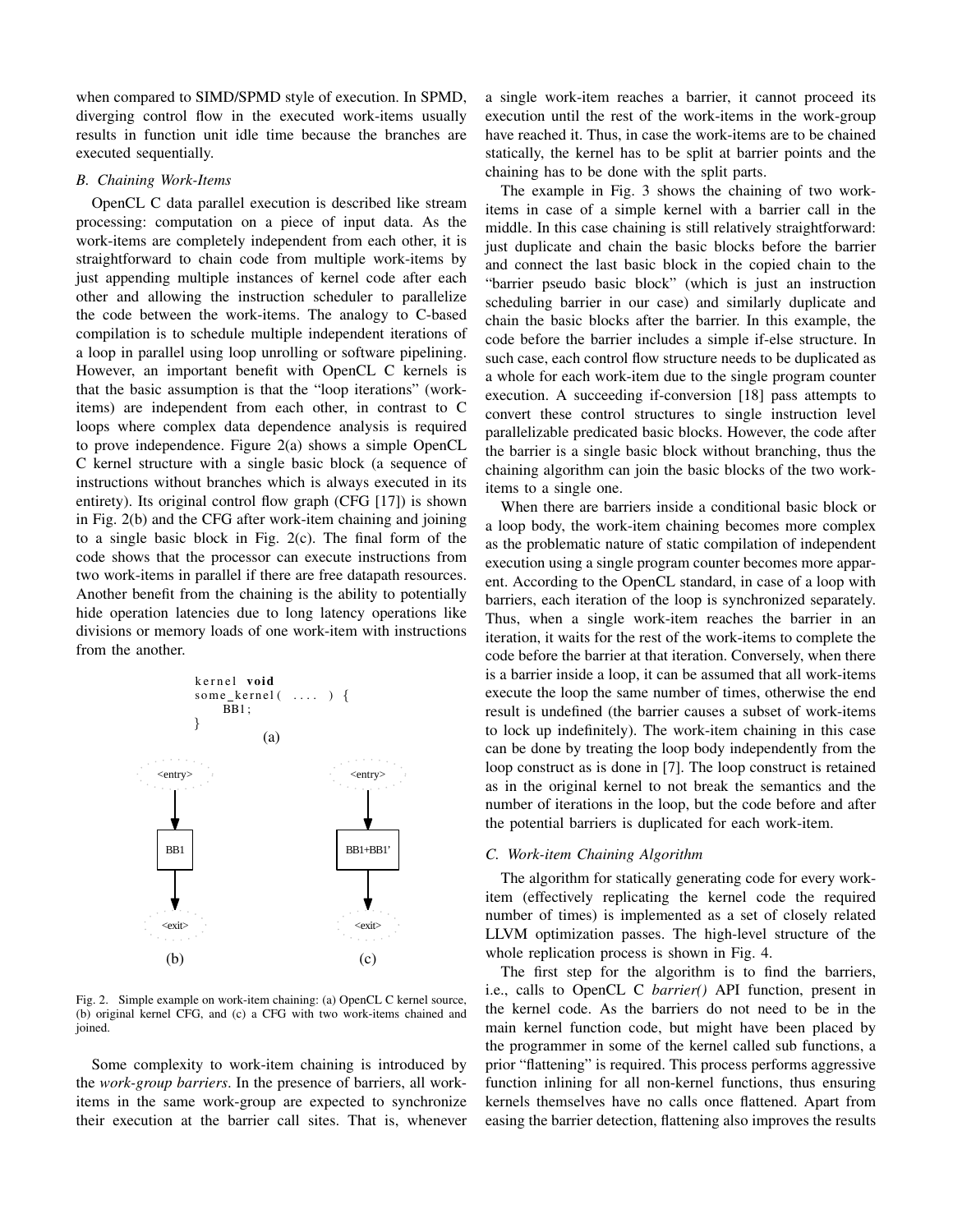

Fig. 3. Work-item chaining with barriers: (a) OpenCL C kernel source, (b) initial kernel CFG, (c) two work-items chained, and (d) the CFG after branching eliminated with if-conversion.

LLVMOPENCL(*module*)

|                             | <b>for</b> each Function $f \in module$ |
|-----------------------------|-----------------------------------------|
| $\mathcal{D}_{\mathcal{L}}$ | <b>do if</b> IsKernel( $f$ )            |
| 3                           | <b>then</b> $FLATTEN(f)$                |
| $\overline{4}$              | DETECTBARRIERS $(f)$                    |
| 5                           | for each Region $r \in f$               |
| 6                           | do $LoopRegion(r)$                      |
|                             | REPLICATECODE(r)                        |
|                             | <b>return</b> module                    |

Fig. 4. Work-item code replication algorithm.

of latter language-independent optimization passes such as loop-unrolling or dead code elimination.

Each of the regions between barrier calls are then processed independently. In order to follow the OpenCL programming model, the regions need to be executed a number of times equal to the work-group size. This can be achieved by two different ways: creating loops or replicating the code for each

work-item. The former has the advantage of keeping the code size small, but results less ILP to be exploited, while the latter creates more ILP but can lead to huge programs needing lots of resources and processing time to schedule. In order to parametrize this tradeoff, our algorithm uses a runtime parameter to determine the maximum number of replications to be performed per region, thus the number of work items potentially executed in parallel, and generates the remaining work-item executions using loops.

The region replication algorithm works like the basic loop unrolling that is modified to mark instructions belonging to different work-items with an unique annotation to help alias analyzer in recognizing independent instructions. Each basic block is replicated, maintaining the intra-region control flow structure, and an unconditional branch is then added at the end of the previously existing region to ensure the replicated code is run after the original. This process is repeated as many times as required according to the number of parallel work-items to be created.

The region chaining algorithm is designed to generate valid and easy-to-debug code, but it does not perform any optimization. As such, it creates several basic blocks connected by unconditional branches, which can be combined into a single larger basic block. After the region replication has been performed for each kernel, the whole code is linked with the host program and a global optimization stage takes place to reduce this unoptimized code to a smaller and more efficient form.

#### *D. Efficient Instruction Scheduling of Work-Items*

The processors generated with our design flow are statically scheduled VLIW-style architectures with up to hundreds of programmer visible general-purpose registers. In order to not hinder the post-pass instruction scheduler from exploiting the potential parallelism between work-items due to "false dependencies" introduced by the reuse of registers, we implemented a customized register allocator. The goal for the register allocator is to assign different registers for the chained work-items to allow them to be fully parallelized.

The register allocator implementation is based on the LLVM version of the Linear Scan Register Allocator [19] by adding a round-robin style bookkeeping for the indices of the registers allocated to variables. This way variables get assigned new registers whenever possible. This simple modification caused the instructions from different work items to usually have registers allocated from different register sets, resulting in a reduced number of register antidependencies. However, this allocation strategy is not even close to optimal due to its greediness that results in more spill code than necessary. Work is ongoing to improve the register allocator to minimize harmful false dependencies while still preserving conservative register usage.

The another source for data dependencies in programs leading to unnecessary sequentialization are the memory accesses. In case the program contains stores, it is not legal to schedule a succeeding load before or parallel with the store unless it can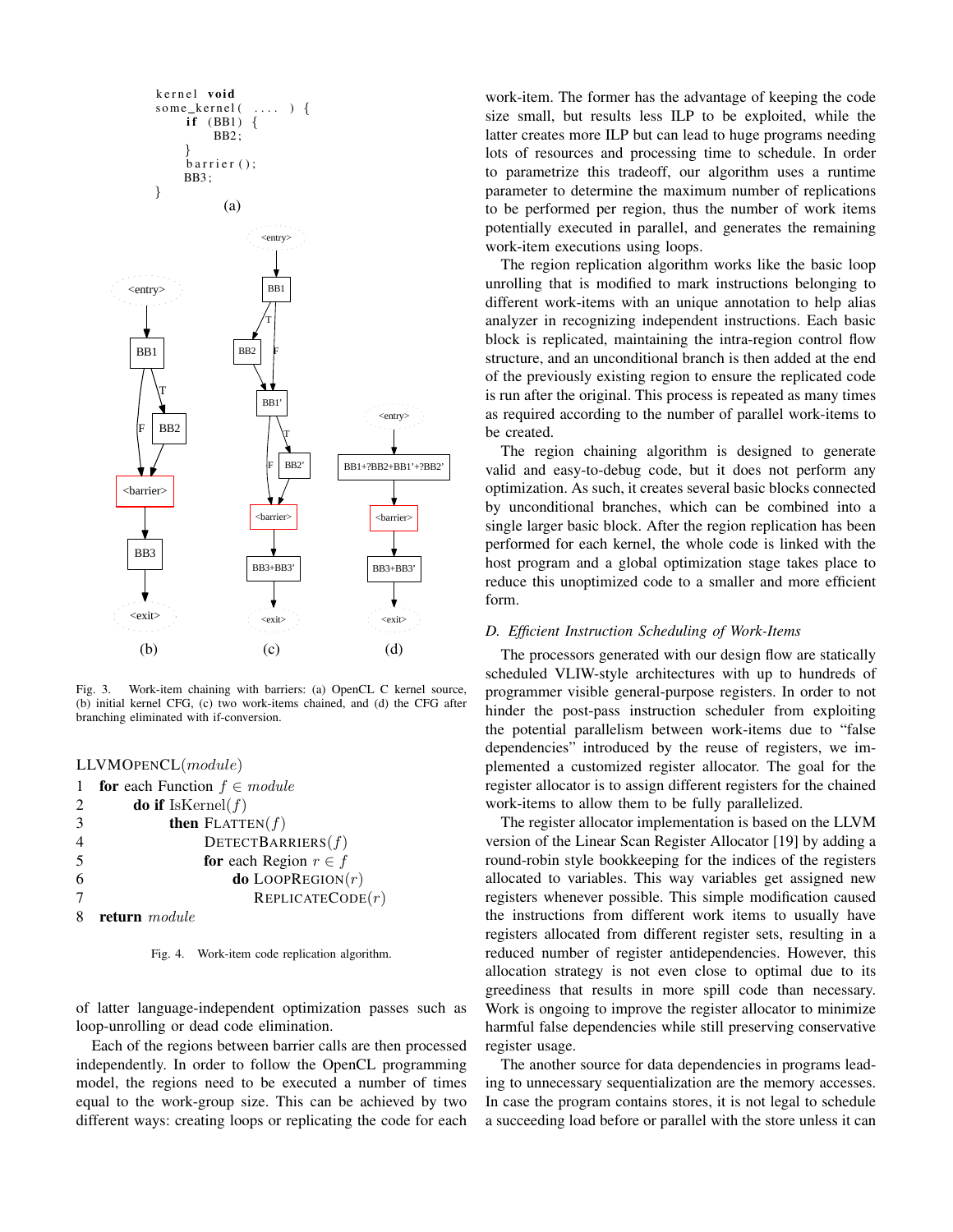be proven that the store and the load never access the same memory address. The problem of figuring out whether the same memory location is accessed by two different memory instructions is called "alias analysis".

When scheduling instructions from multiple work-items of OpenCL C kernels in parallel there are several useful properties to assist the alias analysis:

- 1) All pointer arguments to the kernel function can be assumed to not alias with each other within the workitem. Thus, the pointers can be marked as "restricted pointers" (introduced by ISO C99 [20]) allowing reordering memory accesses to the different input and output buffers within a single work-item.
- 2) Accesses to the different address spaces cannot alias. That is, even in case the *global* and *local* memories were mapped to the same physical address space, the instruction scheduler can treat them as disjoint areas and reorder the accesses.
- 3) Accesses through pointers to the constant memory can be assumed to be only reads. Thus, no overlapping with non-const pointers can happen. Furthermore, as the constant memory is known to be truly read-only (contrary to the const pointers in C/C++, for example, which can point to memory that is modified by nonconst pointers) no write can alias with constant memory reads.
- 4) Most importantly: in the regions between work group barriers, the memory accesses of different work-items can be considered not to alias. This allows treating the chained work-items as fully independent regions of code.

The alias analyzer of our instruction scheduler takes advantage of these special properties of OpenCL C to minimize the data dependencies in the work-item chained code, resulting in more scheduling freedom.

## *E. Custom Operation Support*

The use of custom operations, also known as special instructions or special function units (SFUs), is often the most important way to accelerate the execution of an application running in an application-specific processor. The capability to support custom operations without restrictions to their complexity enables gradual optimization of the architecture by adding more and more target-specific custom operations until the performance is close or equal to an accelerator implemented purely as a non-programmable hardware block. Therefore, it is crucial to provide seamless support for programmers to access custom operations from the source code level.

The OpenCL standard defines an API to provide support for vendor specific extensions (see [5], Chapter 9). This API is used in our framework as a means to access the custom operations available in the target processor. The standard requires the OpenCL compiler implementation to generate specifically named preprocessor macros when an extension is supported. In our toolset, the required headers and macros to produce the inline assembly that triggers the custom operations

```
#ifdef cl_TCE_ADDSUB
clADDSUBTCE(a, b, c, d);
#else
c = a + b;d = a - b;#endif
```
Fig. 5. Example of using a custom operation inside an OpenCL kernel in a portable way.

are generated automatically from an architecture description file. Thus, it is possible to compile the same OpenCL C kernel code both to a target that supports and does not support the custom operation in question by using the preprocessor to select the accelerated custom operation or the softwareonly version. One important benefit from this is that the custom operation accelerated program can be still compiled with a regular GPGPU tool chain like that of NVIDIA's without modifications in case a software version of the custom operation is provided.

An example code snippet that uses a 2-input-2-output custom operation *ADDSUB*, which adds and subtracts its operands in parallel is shown in Fig.. 5. The *#else* branch executes the same operation in software to maintain portability.

## VI. EXPERIMENTS

In order to validate and measure the performance and feasibility of the use of OpenCL for ASP design in practice, we implemented an Advanced Encryption Standard (AES) encoder using the design flow.

AES uses a data block of 128 bits and a key size of 128, 192 or 256 bits. For our experiment we chose 128-bit key size. The operations involved in the algorithm are substitutions, rotations and permutations, using the 128 bits of data as a 4x4 array of bytes. Many software implementations of the algorithm manage the data to be processed as a buffer of *chars*, and all the operations are done in char size. For minimizing the number of memory accesses we used a variation of the Gladman's implementation [21] that packs each 4 bytes of data in 32 bits unsigned values and uses other similar optimizations in some steps of the algorithm for reducing memory read and write operations.

The algorithm is divided into two steps: key expansion and encryption/decryption. The key expansion takes a 128-bit key and generates a 1408-bit expanded key. This step has to be done only once if the key doesn't change, therefore in our OpenCL implementation we implemented this functionality in the main program.

The encrypt and decrypt steps are done for each block of 128 bits on the source data. These functions were implemented as OpenCL kernels. The encryption kernel receives several parameters from the host side: the global buffer to be encrypted, the expanded key, the buffer to store the results, and the substitution tables needed by the algorithm. Using these parameters and its own global identifier each work-item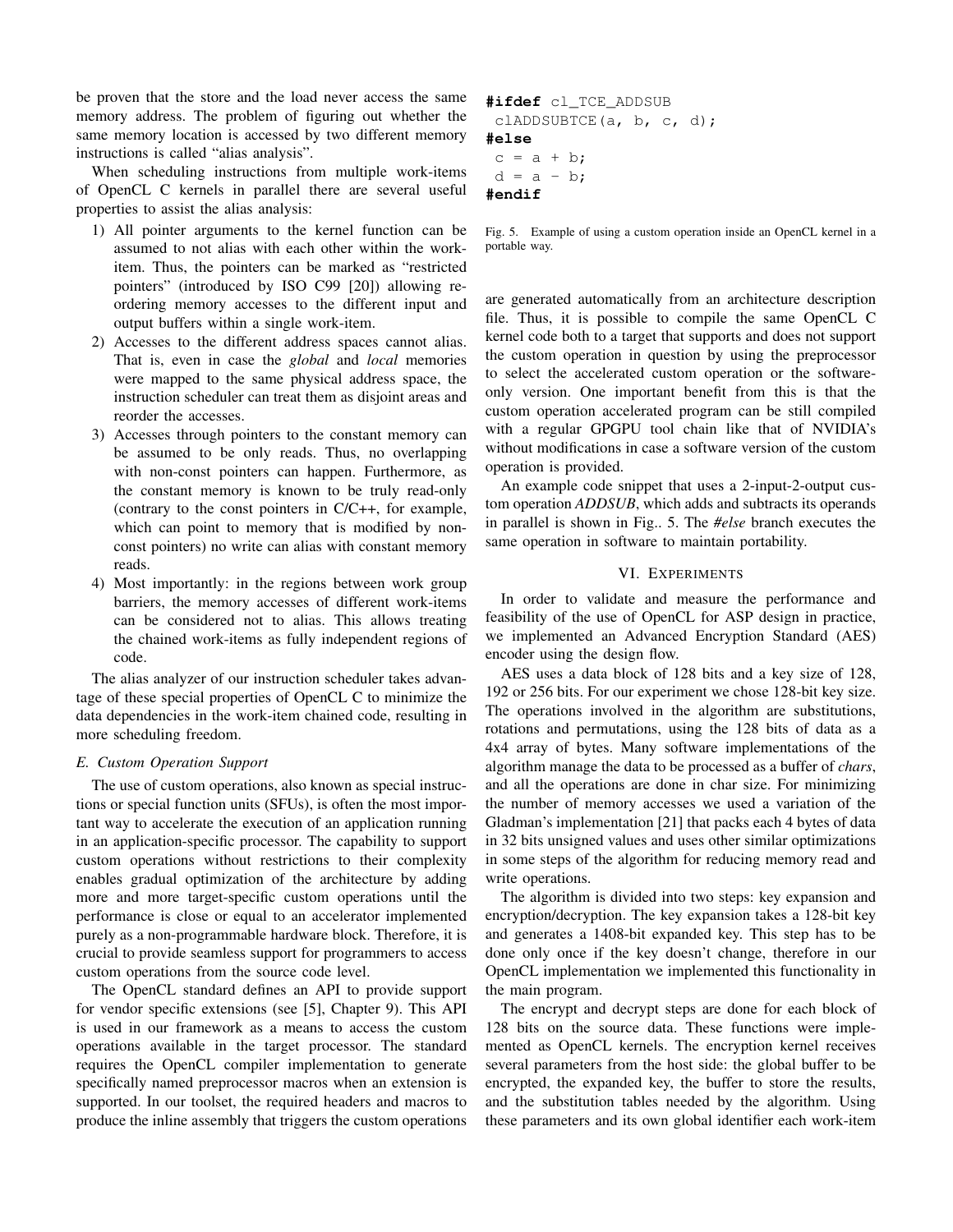

Fig. 6. The OpenCL AES encryption implementation.

| Parallel WIs | cycles | speedup |
|--------------|--------|---------|
|              | 35,729 | 1.00    |
|              | 18,209 | 1.96    |
|              | 9,505  | 3.76    |

TABLE I EFFECT OF THE PARALLEL WORK ITEM COUNT TO THE CYCLE COUNT.

executing the kernel calculates the piece of input data it must process.

The host program is responsible for copying the data, key, and substitution tables to the device global memory. Once data is on device memory, the host launches as many work-items as there are 128-bit blocks in the input data buffer that must be encrypted or decrypted, and finally when all the work-items have finished it reads back the results (see Fig. 6).

#### *A. Instruction-level Parallelism*

The first experiment was conducted to verify the instruction level parallelism scalability of the OpenCL implementation. In order to measure this, we designed an architecture that provided enough resources for the program to be limited only by its data dependencies. The OpenCL application was compiled for this architecture with one, two and four parallel work items.

The benchmark program encrypted 4KB of random data. The cycle counts with different number of parallel work items are shown in Table. I. The numbers show that the compiler optimizations described in the paper are able to take advantage of the explicit parallelism in the OpenCL kernels, and, given enough resources in the target machine, parallelizing the work items perfectly producing approximately linear speedup with relation to the number of parallel work items.

## *B. Custom Operations*

In the second experiment, we evaluated the use of custom hardware operations to accelerate the application using the OpenCL C extension API as proposed in Section V-E. For this experiment, we designed a realistic base architecture named *AESTTA* with datapath resources as shown in Table II. The connectivity between the datapath units was clustered

| resource               | multiplicity | notes                 |  |
|------------------------|--------------|-----------------------|--|
| Arithmetic-logic unit  |              | 1 cycle latency       |  |
| Register file          |              | 16 registers per file |  |
| Load/Store unit        |              | 2 cycle load latency  |  |
| 32-bit multiplier unit |              | 3 cycle latency       |  |

TABLE II RESOURCES IN THE AESTTA PROCESSOR.

| architecture      | cycles    | speedup | KB/s at 100 MHz |
|-------------------|-----------|---------|-----------------|
| <b>AESTTA</b>     | 1.119.415 |         | 366             |
| AESTTA+MUL GAL    | 450,490   | 2.5     | 909             |
| AESTTA+MUL GAL+SS | 286,778   | 3.9     | 1.428           |

TABLE III SPEEDUPS FROM CUSTOM OPERATIONS.

VLIW-like with FUs and RFs divided to three one-FU-one-RF clusters. The three clusters were interconnected with a fully connected transport bus.

In order to verify that the architecture is implementable without long critical paths ruining the performance due to low clock frequency, the architecture was synthesized on two FPGA chips: Xilinx Virtex 5 and Altera Stratix II. The maximum clock frequencies were 191MHz for Virtex 5 and 149MHz for Stratix II.

Two custom operations were designed and added to the base architecture:

- *MUL\_GAL*, a multiplication of two integers in the Galois field  $GF(2^8)$ . The software implementation needs two reads from a logarithm table, a read from an antilogarithm table, an addition, and some control for performing this multiplication. In hardware, it can be done in a single clock cycle using two ROMs for the tables, and an 8-bit adder.
- *• SUBSHIFT* involves searching in a look-up table, substituting and mixing some elements of an  $4 \times 4$  array. In software, it takes several clock cycles for reading the look-up table and mixing the elements of the array, but in hardware this operation can be done in a single clock cycle using a ROM and multiplexers.

The same encoding benchmark with the random 4KB input data set as in the previous experiment was compiled with two parallel work items and simulated with the architecture simulator to produce the cycle counts for the kernel execution. The speedups from using the two custom operations in comparison to the software-only AESTTA are shown in Table III. For curiosity, in addition to the cycle count speedups, the table includes the calculated encoding throughput with 100 MHz clock frequency.

The results show that adding custom operations using the extension mechanism works and provides remarkable speedups as expected. Adding both custom operations to the machine produces almost 4x speedup in comparison to the software-only version. By inspecting the generated code, the speedup is partially due to reduced general purpose register